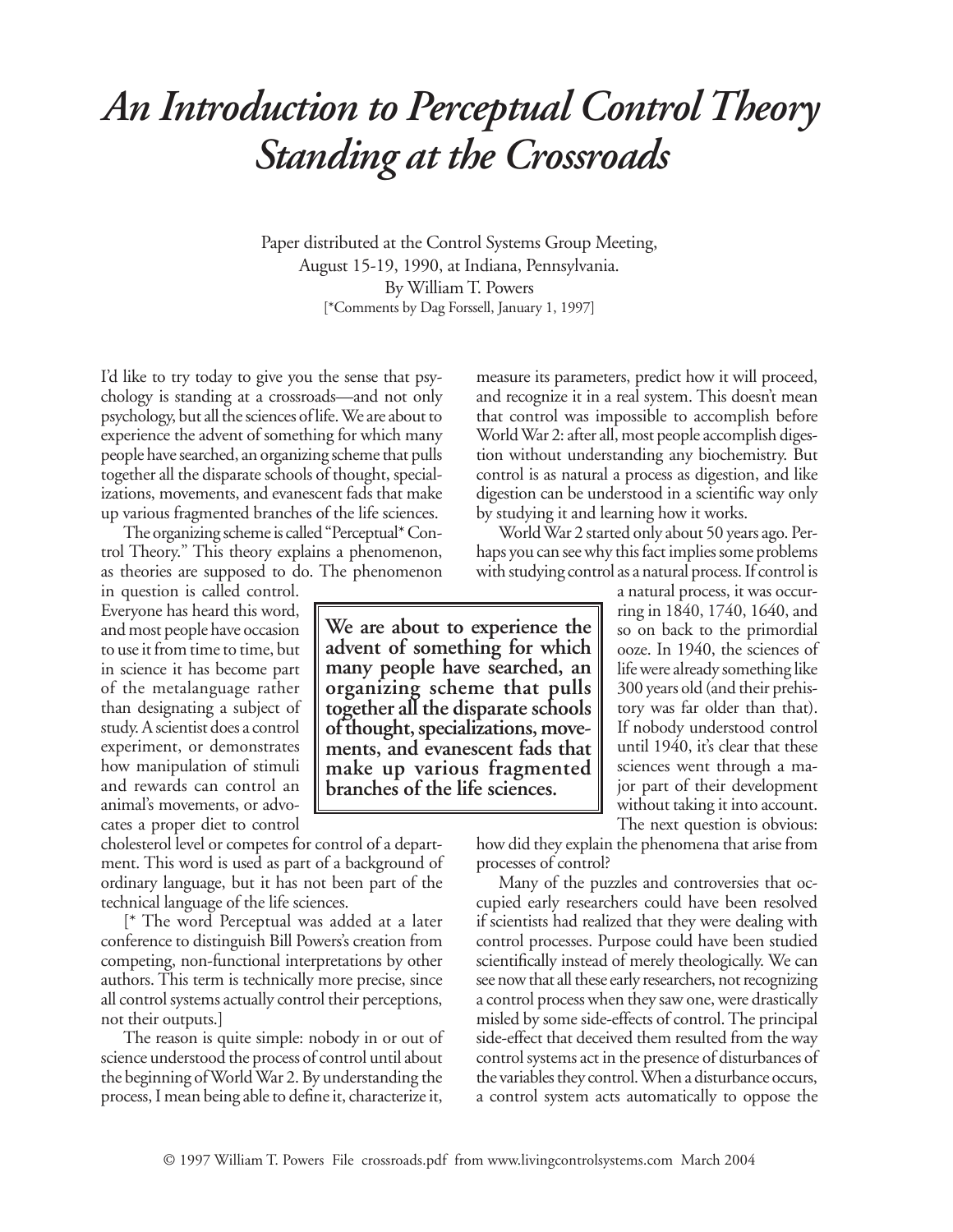incipient change in the controlled variable. But if this opposition is not recognized (it's not always obvious), the observer will inevitably be led to see the cause of the disturbance as a stimulus and the action opposing its effects as a response to the stimulus. Furthermore, this opposition results in stabilizing some aspect of the environment or organism-environment relationship. That stabilization conceals the role of the stabilized variable in behavior; the better the control, the lower will be the correlation between the controlled variable and the actions that stabilize it. The variable under control is the one that is actually being sensed, but the logic of control makes it seem that the disturbance is the sensory stimulus.

Donald T. Campbell [Late Professor of Psychology, Lehigh University] has proposed a "fish-scale" metaphor of scientific progress. Each worker constructs just one small scale that overlaps those already laid down by others. Eventually the whole fish will be covered completely. But what if the fish is a red herring? Then all these patient workers will devote their lives to covering the wrong fish. The converse of the fish-scale metaphor is that a person who is concentrating on fitting one little scale to others already laid down is bound to have a very localized view of the problem. Seeking to extend the accomplishments of others, a single worker can make what seems to be progress—but it is unlikely that a single worker will discover that something is wrong with the whole design. The result can easily be the diligent application of fish-scales to a giraffe.

I submit that something like this has happened in the life sciences. A fundamental misconception of the nature of behavior, natural but nevertheless horrendous, has pointed the life sciences down the wrong trail. Nearly all life scientists, particularly those who try to achieve objectivity and uniform methodology, have interpreted behavior as if it were caused by events outside an organism acting on a mechanism that merely responds. This hypothesis has become so ingrained that it is considered to be a basic philosophical principle of science. To explain behavior, one varies independent variables and records the ensuing actions; to analyze the data, one assumes a causal link from independent to dependent variable and calculates a correlation or computes a transfer function. This leads in turn to models of behaving systems in which inputs are transformed by hypothetical processes into motor outputs; those models lead to explorations of inner processes (as in neurology and biochemistry) predicated on the assumption that one is looking for

links in an input-output chain. One assumption leads to the next until a whole structure has been built up, one that governs our thinking at every level of analysis from the genetic to the cognitive.

Perceptual control theory, by showing us an alternative way of understanding this entire structure, therefore threatens the integrity of practically every bit of knowledge about behavior that has ever been set down on paper.

This is, of course, a message of the type that leads to a high mortality among messengers. That is why you are listening to a person with no reputation to lose and no fame to protect, instead of a Nobel Prize winner. In an utterly predictable way, scientists have for the last 50 years gone to great lengths to avoid learning control theory or else to assimilate it into the existing picture of behavior. Failing that, they have simply declared it irrelevant to their own fields, with the result that the authoritative literature of perceptual control theory is almost completely insulated from the mainstream. It appears in publications like proceedings of the Institute of Electrical Engineers division on Man, Machines, and Cybernetics, or in human factors and manual control publications, or in Xeroxed papers passed from hand to hand. There is a scattered literature on perceptual control theory in the life sciences, but nothing on this subject gets past the referees into a standard journal without first having its teeth pulled.

Despite all the defenses, the concepts of perceptual control theory are spreading. When our descendants look back on the latter half of the 20th Century, they will probably be amazed at the speed with which perceptual control theory became accepted: 50 years in the course of a science is nothing. We control theorists have nothing to complain about. Our greatest successes have come not through pounding at locked doors, but through continuing to explore the meaning of this new approach and learning how to apply it in many different disciplines. If we do our job correctly, acceptance will take care of itself. That job is not something one can toss off overnight, nor can it be done by just a handful of people. We are coming to a time of rigorous re-evaluation of all that is known or presumed to be known about the nature of organisms. The more people that are involved in this enormous project, the sooner it will be accomplished. That is why we are all so glad to welcome our guests at this session: after the party, you will be invited to help do the dishes.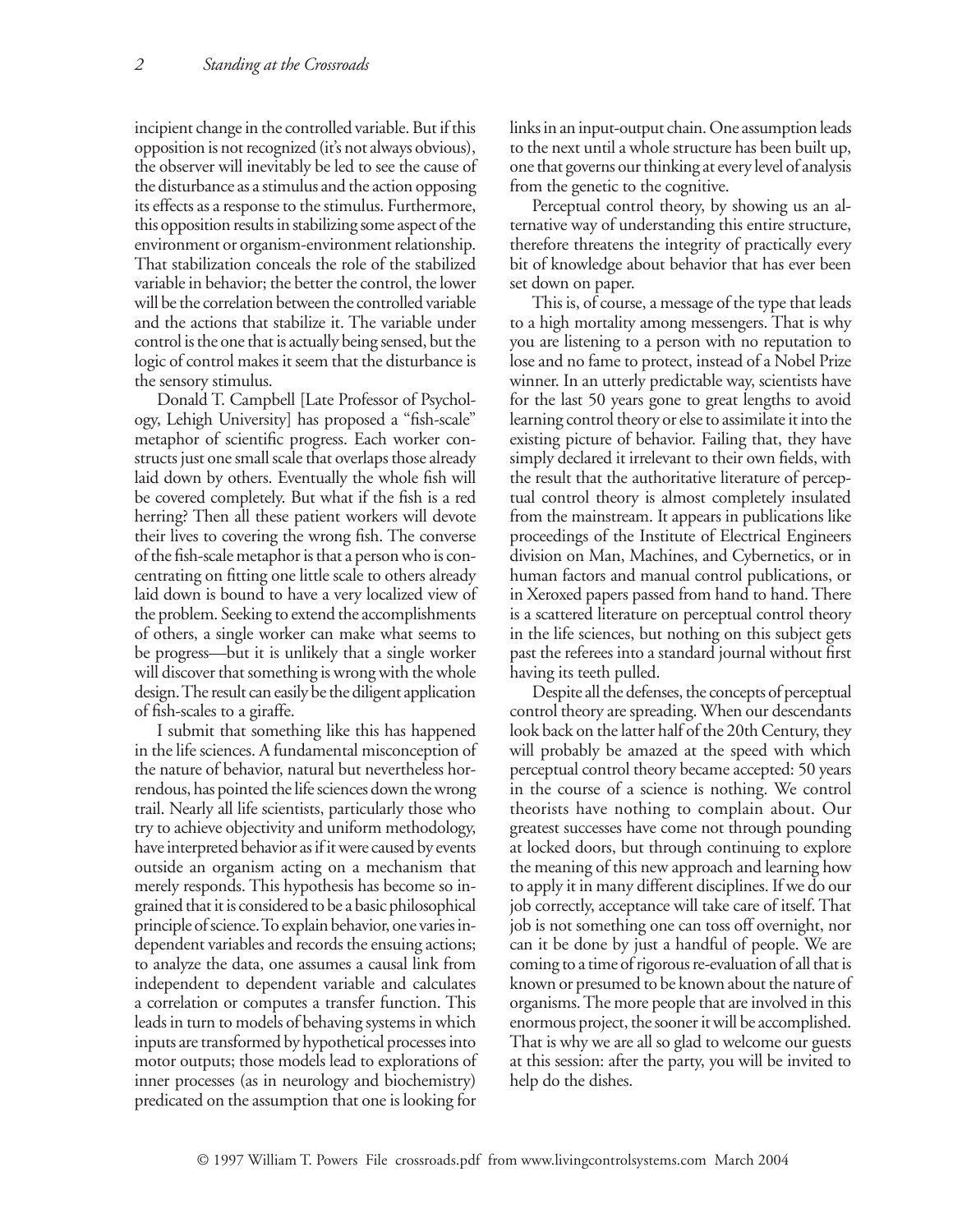There has been progress in understanding how organisms work, the wrong model notwithstanding. Biochemical reactions are not going to change because of perceptual control theory. Muscles and nerves will continue to operate as they are known to operate. Even at more abstract levels of analysis, many phenomena will continue to be accepted as valid observations; for example, phenomena of perception, of memory, of cognition. If competently observed, these phenomena will still be part of the legacy of earlier workers. When we pull the stopper on the old theories, we must keep a strainer over the drain and let only the bath water out.

Part of the task of reconstructing the sciences of life consists of separating valid observations of components from invalid conjectures about how they work together. Consider biochemistry as an example. Biochemistry is an odd mixture of solid research and wild leaps of undisciplined imagination. The research reveals chemical processes taking place in the microstructure of the body. The wild leaps propose that the chemical reactions somehow directly produce the behavioral effects with which they are associated. It's as though a specialist in solid-state physics were to propose that electrons flowing through wires and transistors are responsible for the music that comes out of a radio. While it's true that a shortage of electrons will make the music faint, and that without the electrons you wouldn't get any music, the physicist would be laughed out of town for suggesting that electrons cause music, or that you could fix a weak radio just by putting some more electrons into it. You can't understand the role of the electrons without grasping the principles of organization that make the radio different from a radio kit.

In the same way, if shortages or excesses of chemicals like enzymes and neurotransmitters are found to be associated with functional and behavioral disorders, all we then know is that these substances play some role in the operation of the whole system that creates organized behavior. If there's a shortage of some chemical substance, then some other system has reduced its production of that substance, and some other system still has decreased its effect on the driving system, and so on in chains and causal loops. Nothing in a system as complex as the human body happens in isolation. If biochemistry is to have anything to say about the organism at any higher level, biochemists are going to have to study whole systems, not isolated reactions. We need a functional theory to supplement the microscopic laws of chemistry.

There are workers in biochemistry who are investigating feedback control processes. One significant process involves an allosteric enzyme that is converted into an active form by the effect of one substance, and into an inactive form by the effect of another. When these two substances have the same concentration, the transition from active to inactive is balanced; the slightest imbalance of the substances causes a highly amplified offset toward the active or the inactive form. In one example, the active form catalyzes a main reaction, and the product of that reaction in turn enhances the substance that converts the enzyme to the inactive form—a closed-loop relationship. The feedback is negative, because the active form of enzyme promotes effects that lead to a strong shift toward the inactive form. This little system very actively and accurately forces the concentration of the product of the main reaction to match the concentration of another substance, the one that biases the enzyme toward the active form. This allows one chemical system to control the effects that another one is having on the chemical environment.

A person without some training in recognizing control processes might easily miss the fact that one chemical concentration is accurately controlling the product of a different reaction not directly related to the controlling substance. The effect of this control system is to create a relationship among concentrations that is imposed by organization, not simply by chemical laws. This is the kind of observation that a reductionist is likely to overlook; reductionism generally means failing to see the forest for the trees. Even the workers who described this control system mislabeled what it is doing—they concluded that this system controls the outflow of the product, when in fact it controls the concentration and makes it dependent on a different and chemically-unrelated substance.

To shift through several gears, consider the lines of research that began with Rosenblatt's perceptron. This device was conceived as a behavioral system that could be trained to react to patterns contained in its input information. First this idea was shown, by something of a hatchet job, to be impractical, and then it was shown to be practical again if several levels of training could occur within it (I haven't seen any apologies to Frank Rosenblatt, who died without vindication). In all its incarnations, however, the perceptron has been thought of as a system that learns to "respond correctly" to a stimulus pattern.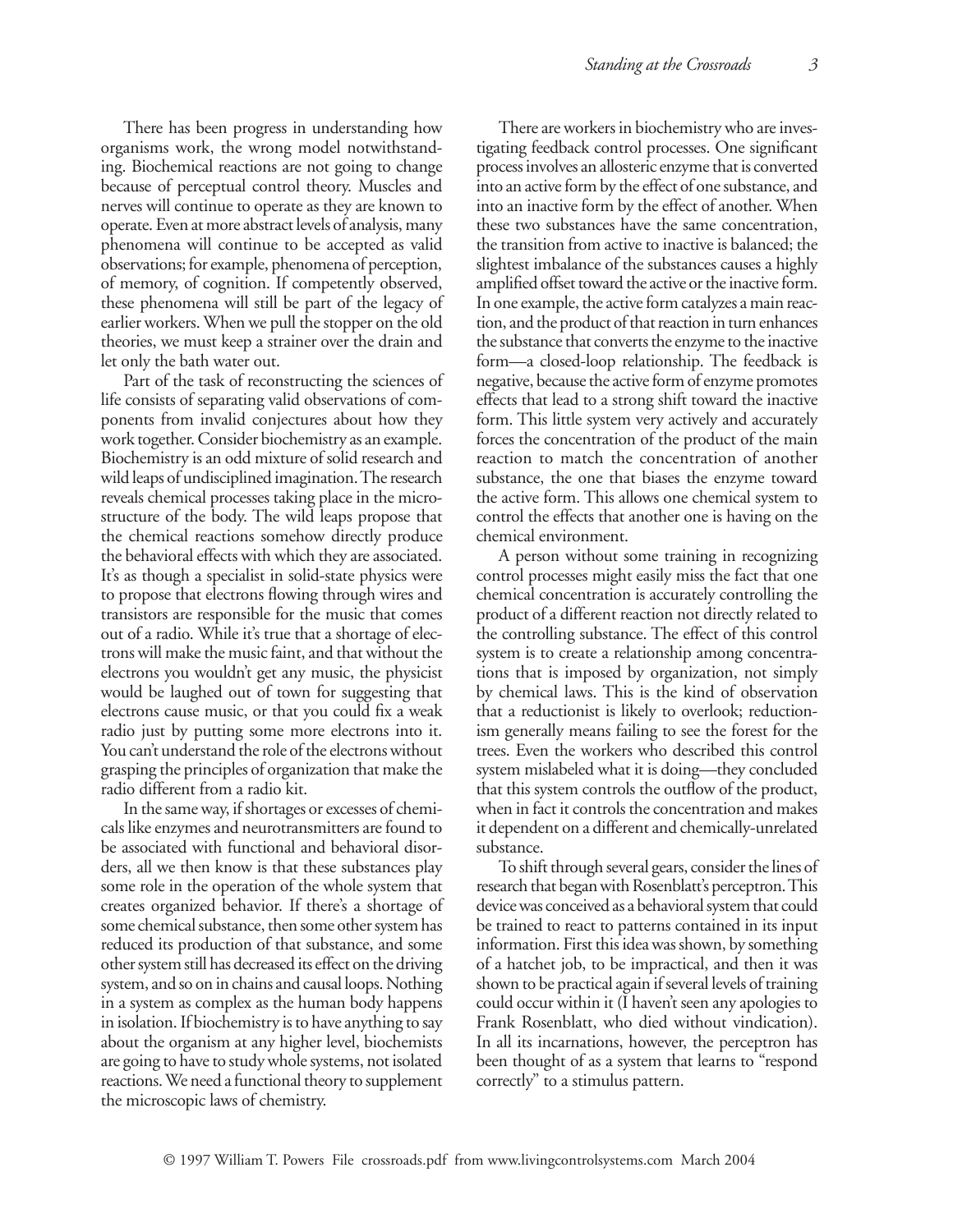From the standpoint of perceptual control theory, however, organisms do not respond to stimuli but control input variables. So does that invalidate all that has been learned about perceptrons? Not at all. Perceptual control-theoretic models desperately need something like a perceptron to explain how abstract variables can be perceived. In a perceptual control model, however, the perceptron is only one component: it provides a signal that represents an aspect of some external state of affairs. It's easy to show that behavior can't be explained simply by converting such a signal into an output action. But behavior can be based on the difference between the perceptron's output signal and a reference signal that specifies the state of the perception that is to be brought about. The control-system model shows where the functions that are modeled as perceptrons belong in a model of the whole system.

Shifting gears again: some theorists are trying to model motor behavior in terms of "motor programs" and "coordinative structures." In these models, command signals are presumed to be computed such that when applied to elastic muscles they produce the movements of a real limb. These models contain some impressive mathematics, taking into account the linkages of the limb and the dynamics of movement of the limb masses. But perceptual control theory says that behavior is not produced by computing output; it is produced by comparing inputs with desired inputs, and using the difference to drive output. No complicated "motor program" computer is needed. Does this mean that the mathematical analysis by the motor program people is spurious and ought to be discarded?

Again, not at all. At some point in elaborating the perceptual control model, we must show how the driving signals actuate muscles to cause the movements we actually see. This entails solving all the physical equations for muscle and limb dynamics, just as the motor programmers have done. If they did their arithmetic right, it will still be right when we substitute the perceptual control-system model for the central-computer model. Both models have to produce the same driving signals. The only thing that will change is that perceptual control theory will show how the required driving signals arise naturally from perception and comparison against reference signals, instead of being computed blindly from scratch.

Finally, shifting to overdrive, what do we do about Artificial Intelligence? We take advantage of whatever it really has to offer, modifying it only where we know it fails to explain enough. One place where it fails to explain enough is in the way it deals with action. Basically, it doesn't deal with action. It starts its analysis with perception of abstract variables in the form of symbols, constructs models that imitate human symbol-handling processes as well as possible, and finishes by generating more strings of symbols that describe actions to be taken. It says nothing useful about how a description of an action, in symbols, gets turned into just those muscle tensions that will in fact produce an action that fits the description. When devices are built that are run by symbol-processing computers, the critical transformations that make action out of symbols are simply put into the device by its builders. Many of those critical parts turn out to be servomechanisms—perceptual control systems.

The assimilation of perceptual control theory into the life sciences will require a lot of this kind of reanalysis. Some old ideas will have to go, some will stay. This job is best done by people who are already competent in existing fields. Of course these also have to be people who can see that there is room for improvement along lines other than the standard ones.

In the current membership of the Control Systems Group we have representatives of at least a dozen disciplines of the life sciences, and a few persons representing some unlikely occupations such as piano teaching and law. When these people meet, there is little difficulty in communicating because all of them have a basic understanding of perceptual control theory. But communication isn't the only factor that makes these meetings valuable. The most important lesson comes from seeing how perceptual control theory applies in someone else's field.

The biggest problem with introducing perceptual control theory to scientists in conventional disciplines is that each scientist tends to think only of the scientific problems that are defined in that one field. The problem in question may involve behavior, but behavior is generally taken on faith to work the way some other specialist says it works. In fact most scientists tend to dismiss details involving other fields, assuming (often quite wrongly) that somebody else understands them well enough. We therefore find some very detailed biochemistry or neurology or